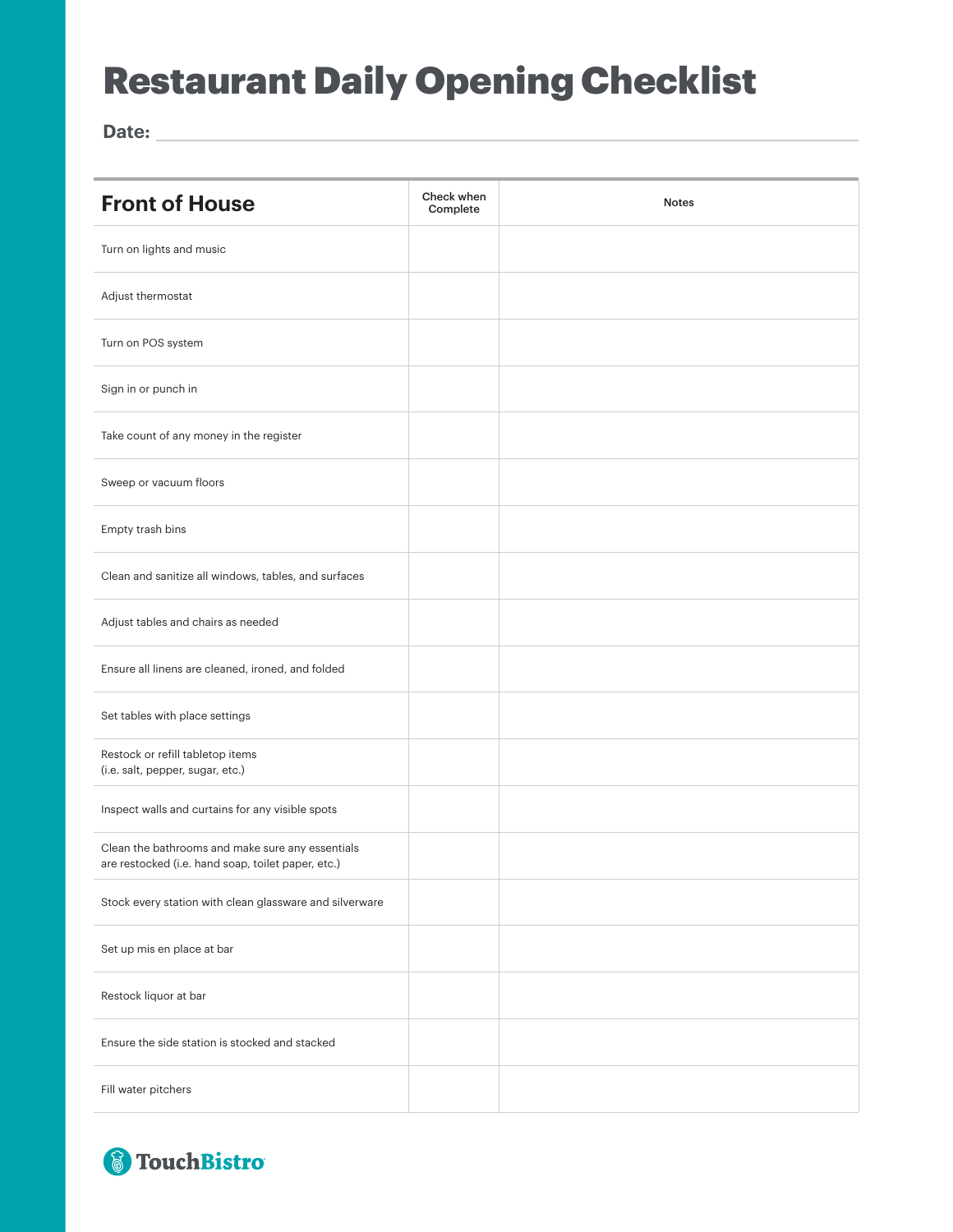## Restaurant Daily Opening Checklist

**Date:**

| <b>Back of House</b>                              | Check when<br>Complete | <b>Notes</b> |
|---------------------------------------------------|------------------------|--------------|
| Wipe food preparation areas                       |                        |              |
| Chop ingredients for kitchen stations             |                        |              |
| Add necessary tools and equipment to each station |                        |              |
| Restock incoming inventory                        |                        |              |
| Take stock of incoming items                      |                        |              |
| Put incoming inventory in proper storage spaces   |                        |              |
|                                                   |                        |              |
|                                                   |                        |              |
|                                                   |                        |              |
|                                                   |                        |              |
|                                                   |                        |              |
|                                                   |                        |              |
|                                                   |                        |              |
|                                                   |                        |              |
|                                                   |                        |              |
|                                                   |                        |              |
|                                                   |                        |              |
|                                                   |                        |              |
|                                                   |                        |              |

8 TouchBistro